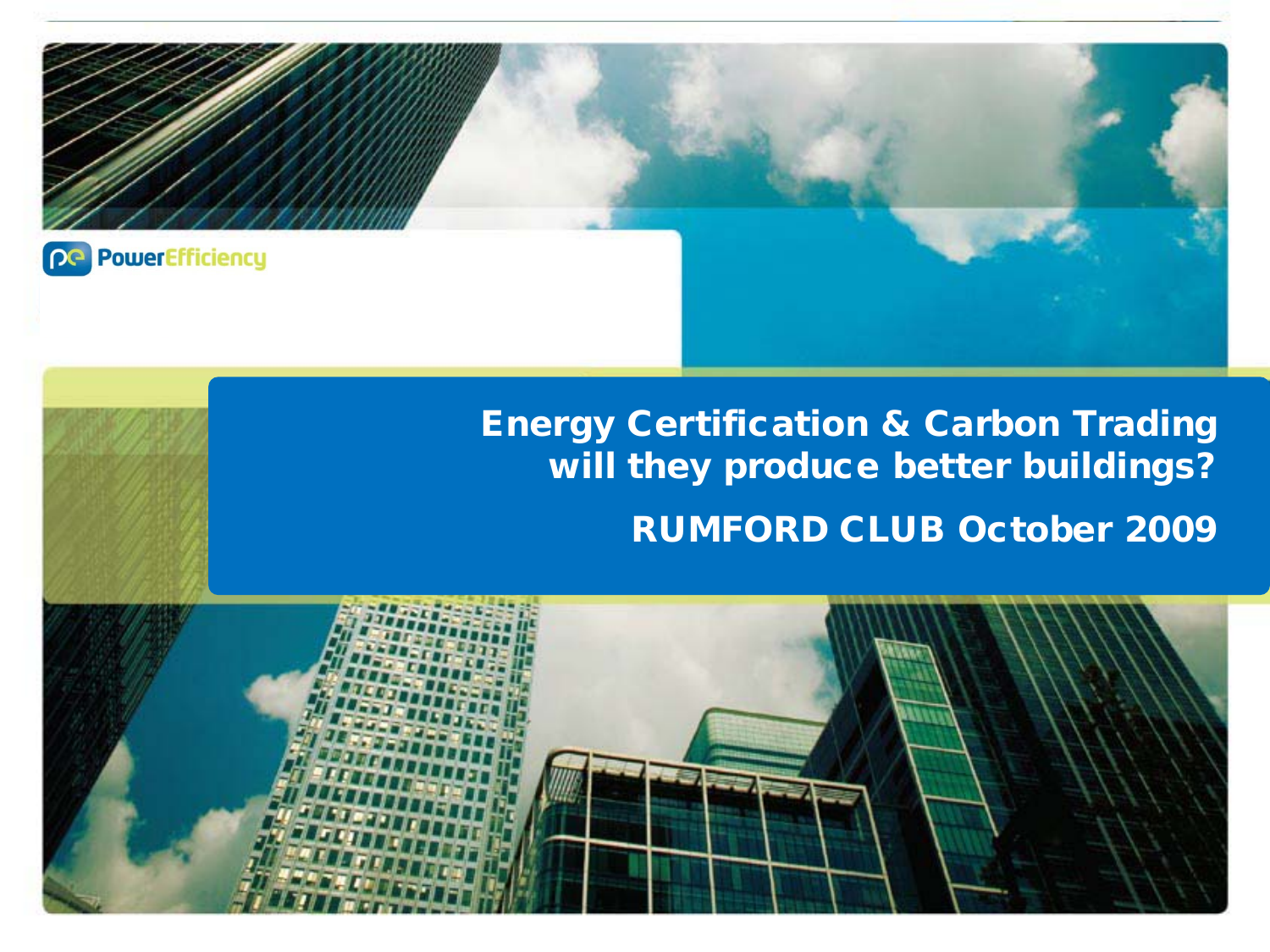### Energy Performance Certificates (EPC)



- Certificate with A to G Grade and Rating indicating energy efficiency of a buildings fabric and plant
- Required at the time of construction, sale or letting: given to prospective owner/tenant
- For all non domestic buildings and dwellings
- Responsibility of vendor or lessor
- Includes a Recommendation Report of cost effective measures
- Valid for up to ten years

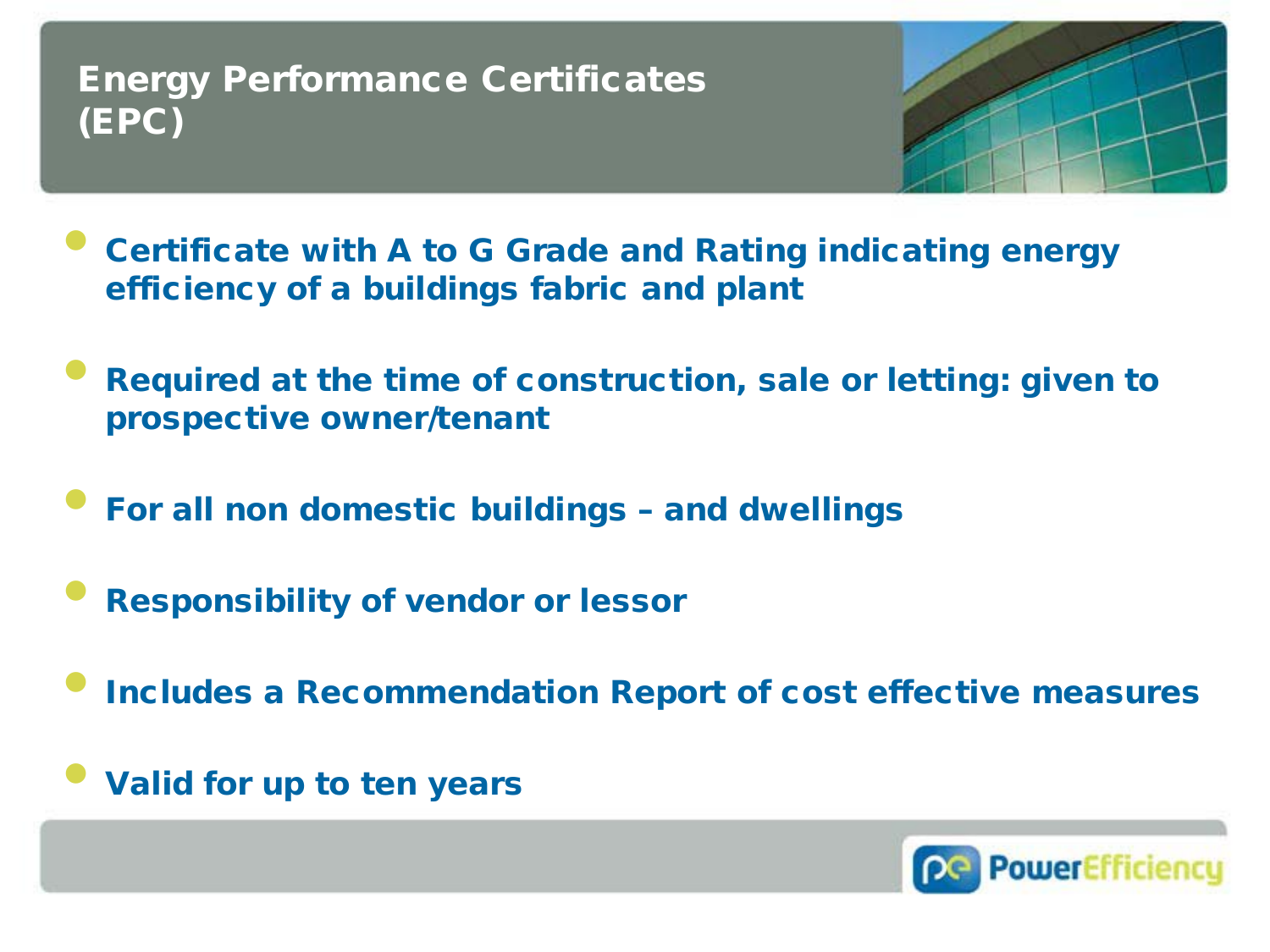## Display Energy Certificates (DEC)



- Certificate with A to G Grade and Rating indicating energy efficiency based on metered energy use
- Required NOW for all larger public buildings (over 1,000sqm) occupied by public authorities/institutions and visited by the public
- Responsibility of occupier must be on permanent and visible display
- Valid for one year Required every year
- Includes and Advisory Report of cost effective measures valid for seven years

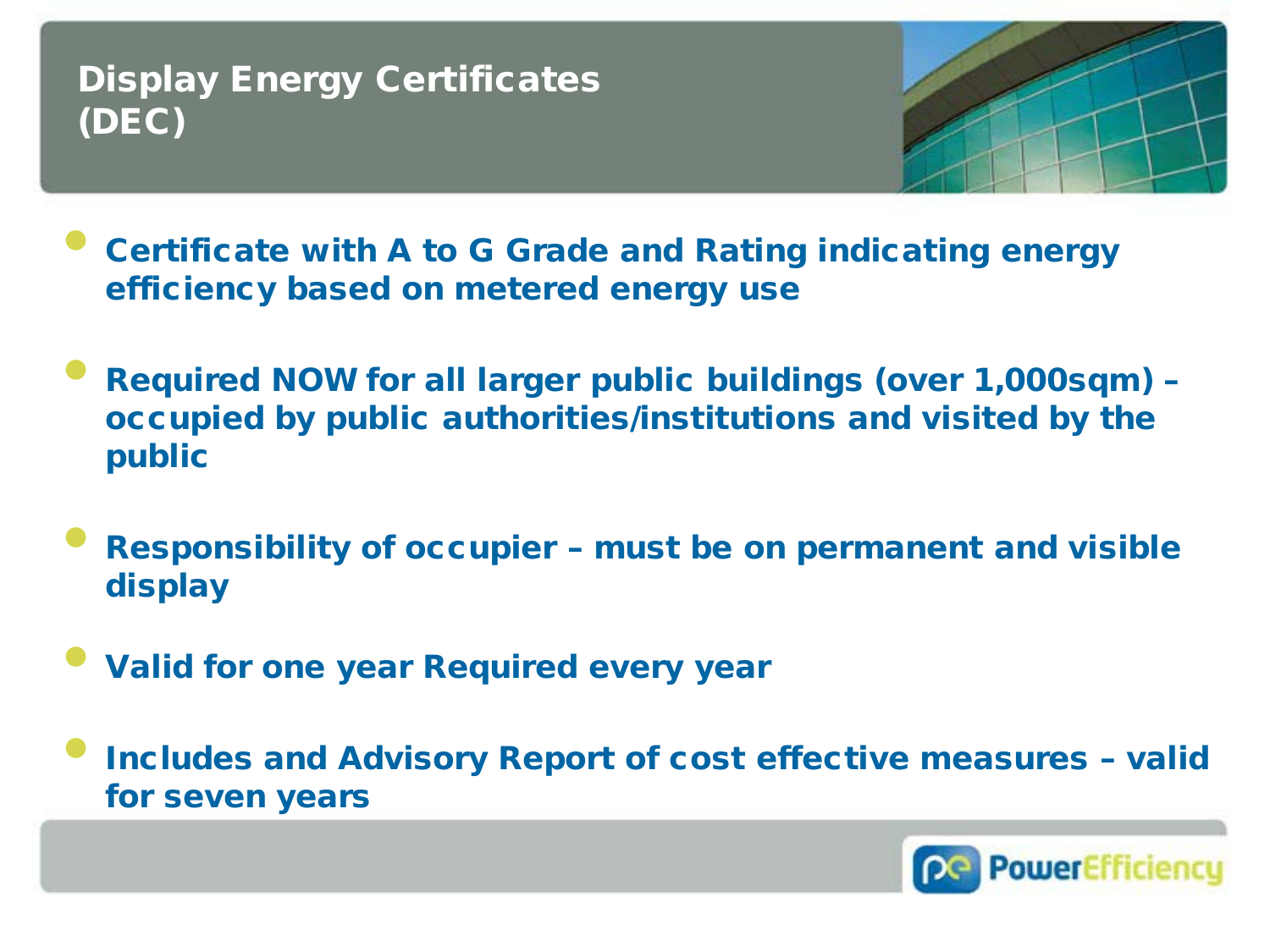## Air Conditioning Inspection (ACI)



- Inspection and report indicating energy efficiency of air conditioning plant
- Required NOW by law for all air conditioning systems with over 250 kW output
- **Must also report actions for improvement**